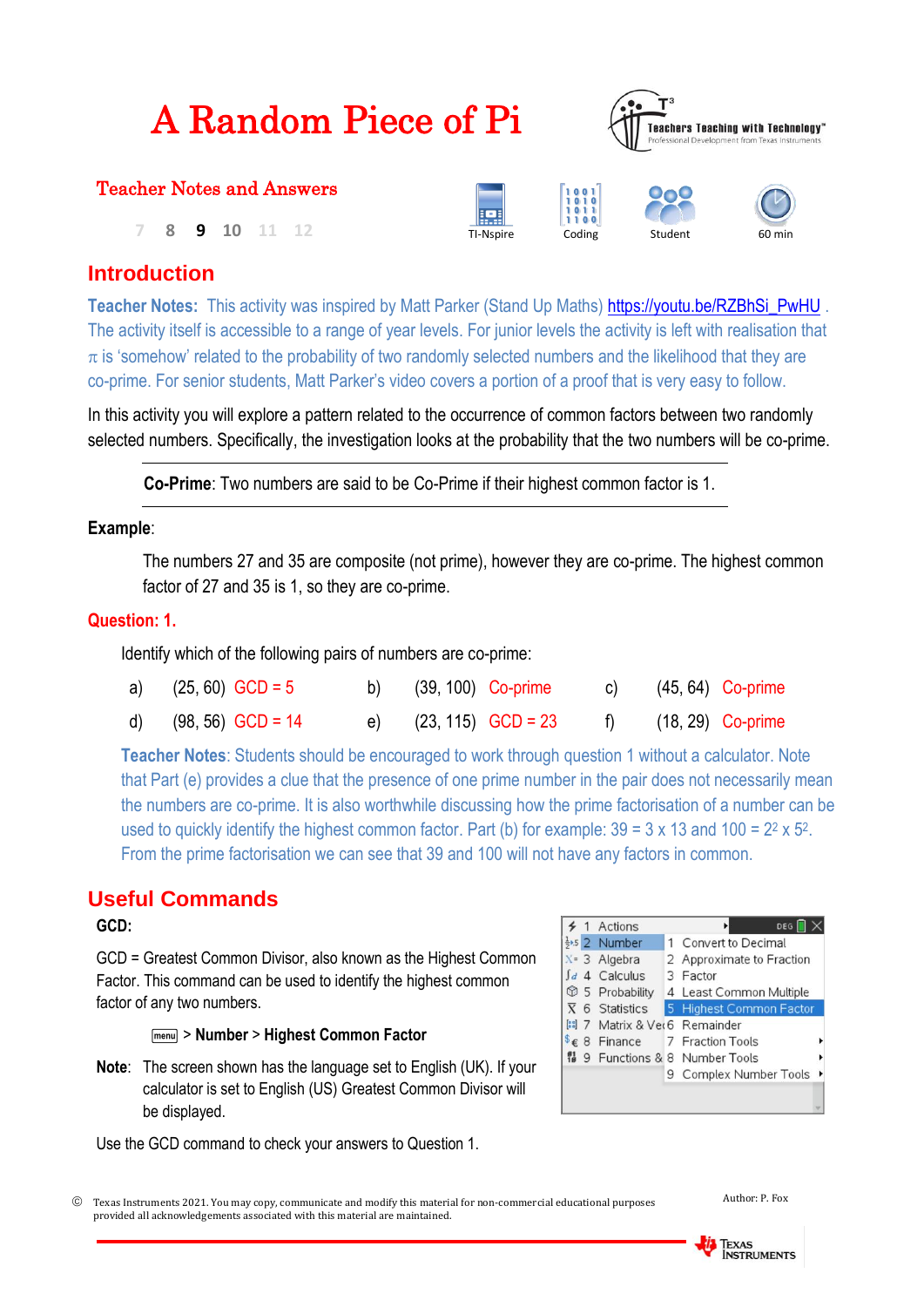### **RandInt**:

The random Integer command can generate random whole numbers between two specified values.

### b> **Probability** > **Random** > **Integer**

Try: randint(1,100)

Press **Fenter** several times to see what sort of numbers are produced.

**Teacher Notes**: Unlike many of the other coding activities, this one leaves students to complete the necessary coding components, in other words, there is less scaffolding provided here.

# **Writing the Program**

The start of a co-prime counting program (cpc) is shown opposite.

In the program x represents the size of the random numbers. Theoretically this should be infinite, however very larger numbers will slow program execution. Consider the size of x in relation to the number of samples, 'n'.

For example sampling 1000 pairs of random numbers to check if they are co-prime, x should be more than 100 as this limit would provide for only 9900 possible pairs of random numbers.

Finish writing the co-prime counting program so that you can explore the proportion of randomly selected pairs of numbers are co-prime. Your program needs to:

- Test and record when two randomly selected numbers are co-prime.
- Calculate the proportion of the numbers tested that are co-prime.
- Provide the opportunity to vary the number of tests conducted (n) and the magnitude of the numbers being generated (x)

### **Question: 2.**

Testing your program is an important step in any coding exercise. Explain how you tested your program to make sure it was working as expected.

**Answer**: Answers will vary, but should include the use of either the "disp" (display) command or possibly lists to ensure that only co-prime numbers were counted. Students may include program listing and sample outputs.

### **Question: 3.**

Run your program several times using cpc(100,100), cpc(100,1000) and cpc(100,10000). Record the proportion of co-primes in each sample.

**Answer:** Answers will vary since we are using random numbers, however as the sample size increases the variation in the proportion will decrease. Samples:

- $\text{cpc}(100, 100) = 0.53, 0.55, 0.58, 0.60, 0.61...$
- Texas Instruments 2021. You may copy, communicate and modify this material for non-commercial educational purposes provided all acknowledgements associated with this material are maintained.





| 1.2 <sub>b</sub><br>1.1            | *Doc | <b>DEG</b> |
|------------------------------------|------|------------|
| $*$ срс                            |      | 5/8        |
| Define $\operatorname{cpc}(x,n)$ = |      |            |
| Prgm                               |      |            |
| $c:=0$                             |      |            |
| For $i, 1, n$                      |      |            |
| $a:$ =randint $(1,x)$              |      |            |
| b:=randint(1,x)                    |      |            |
| If Then                            |      |            |
|                                    |      |            |
| EndIf                              |      |            |
| EndFor                             |      |            |